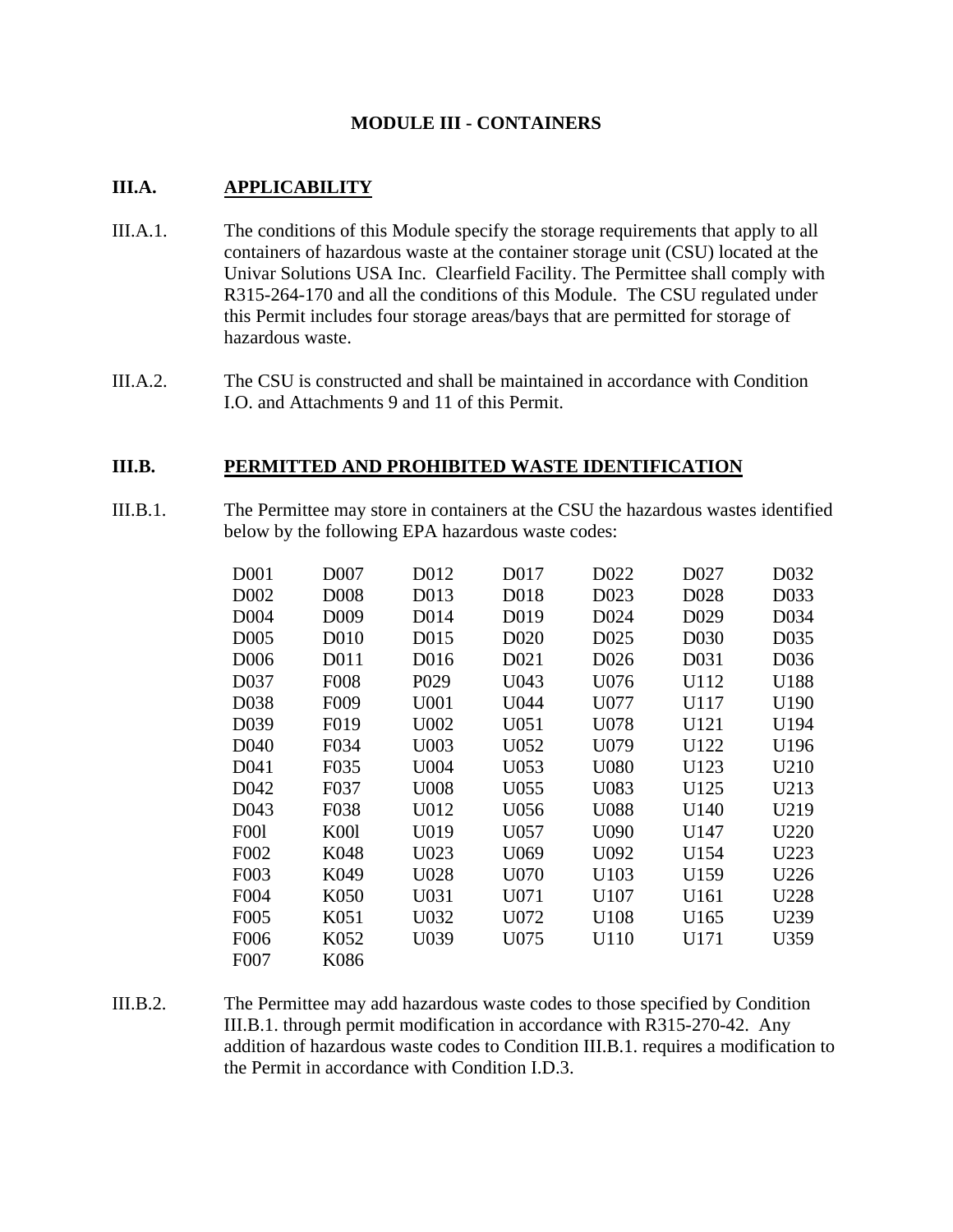- III.B.3. The Permittee is prohibited from storing hazardous waste not identified by Condition III.B.1. and the following: III.B.3.a. Water Reactive Materials that exhibit the characteristics in R315-261-23(a)(2)-  $(4)$ : III.B.3.b. Pyrophoric Materials (defined as DOT Division 4.2(1)); III.B.3.c. Division 1.1 and 1.2 Explosives; III.B.3.d. Shock Sensitive Materials; III.B.3.e. Radioactive Materials that do not meet one or more of the exemptions listed in R313-19-13; III.B.3.f. Compressed gas cylinders or aerosol cans which do not meet the definition of an empty container, with the exception of flammable aerosols up to one liter capacity packaged in drums, pails, or boxes;
- III.B.3.g. F020, F021, F022, F023, F026, F027, and F028, and
- III.B.3.h. D003 Reactive Waste.
- III.B.3.i. Infectious Waste
- III.B.3.j Liquid PCB-containing Wastes

# **III.C. CONDITION OF CONTAINERS**

- III.C.1. If a container holding hazardous waste is not in good condition (e.g., severe rusting, bulging, structural defects) or if it begins to leak, the Permittee shall transfer the hazardous waste from such a container, or the container of hazardous waste itself, to a Department of Transportation (DOT) approved container in good condition. This shall be completed immediately upon discovery and noted in the inspection log.
- III.C.2. The Permittee shall document such incidents in detail as follows: date of the incident, the number of containers involved, contents of the container (waste code or hazardous waste constituents), manifest number, estimated quantity of leakage, if any, equipment and materials utilized for leakage and/or transferring.

# **III.D. COMPATIBILITY OF WASTE WITH CONTAINERS**

III.D.1. The Permittee shall use only DOT approved containers and shall ensure that the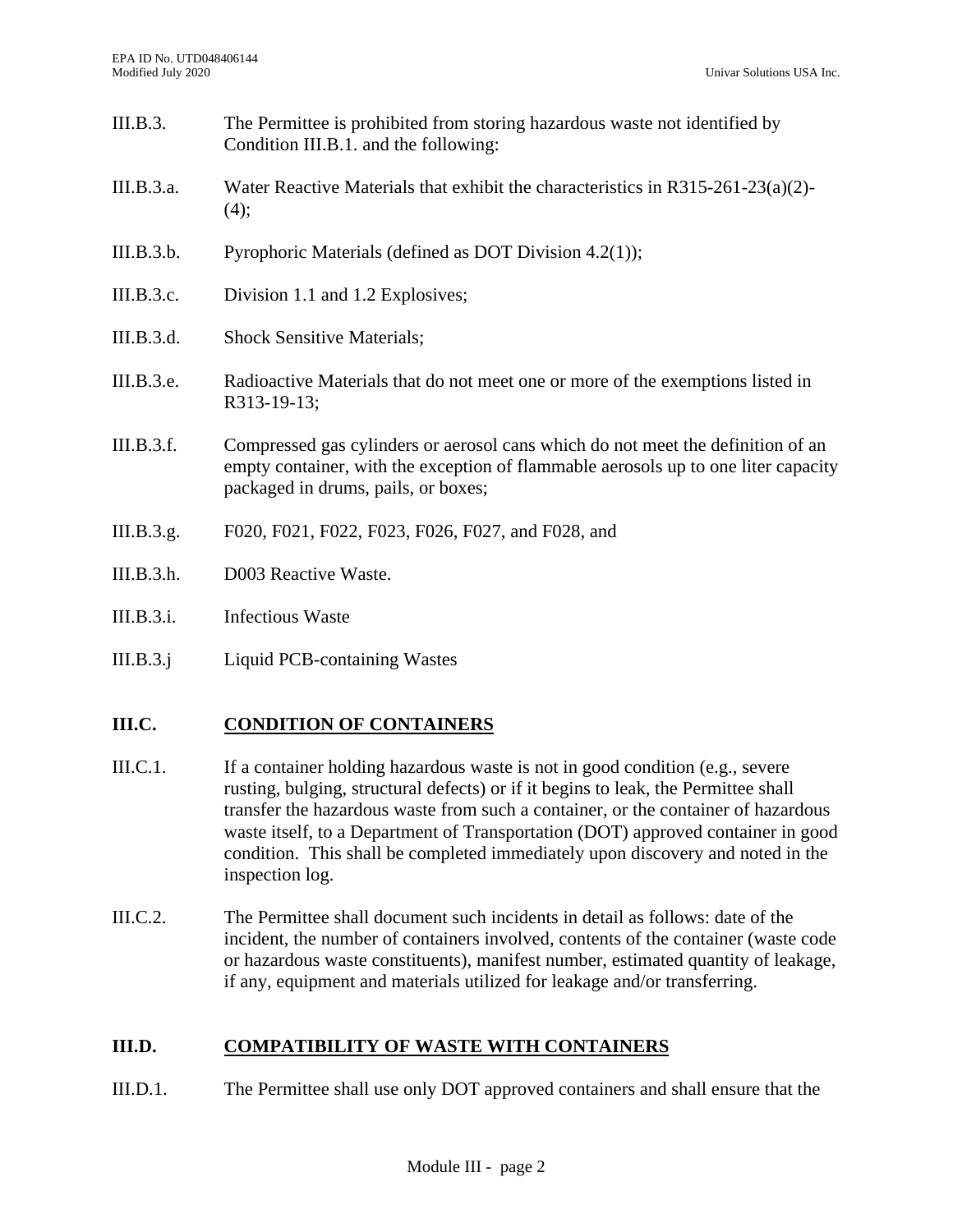waste is compatible with the containers as required by R315-264-172. Containers for wastes must be made of or lined with materials that will not react with and are otherwise compatible with, the waste to be stored. The container types that may be received at the Facility and their materials of construction are identified in Attachment 9. Compatibility of container construction material and wastes to be stored in the container are verified prior to storage by comparing information collected during waste characterization with manufacturer's specifications and container usage data. The waste generators are responsible for proper packaging of wastes prior to transportation to the Facility. The Facility will not accept for transport any wastes not packaged in a chemically compatible container in good condition.

## **III.E. MANAGEMENT OF CONTAINERS**

- III.E.1. The Permittee shall keep all containers closed, except when it is necessary to add or remove waste. The Permittee shall not open, handle, or store containers in a manner which may rupture or cause the containers to leak as specified in R315- 264-173.
- III.E.2. The Permittee shall manage containers in accordance with the Container Management Plan in Attachment 10 and maintain aisle space as specified in Condition II.I.6.
- III.E.3. The Permittee shall store the containers on pallets or container legs. The containers shall not be stacked more than two levels high.
- III.E.4. The Permittee shall unload, and place into storage, any manifested containers of hazardous waste designated for storage at the Permittee's facility within two working days following arrival at the Facility. Arrival for purposes of this Permit shall be the day the transport vehicle arrived at the Univar Solutions USA Inc. facility. Containers shall be placed on the loading dock after unloading where inspections shall be completed as specified in Attachment 1. Containers shall be placed in the CSU only after completion of inspection procedures and associated documentation.
- III.E.5. The Permittee shall provide storage for and maintain on-site, 85 gallon (or other applicable size) overpack drums.

#### **III.F. CONTAINMENT SYSTEMS**

III.F.1 The Permittee has constructed and shall maintain the containment system in accordance with the attached plans and specifications, contained in Attachments 9 and 11 and as specified in R315-264-175.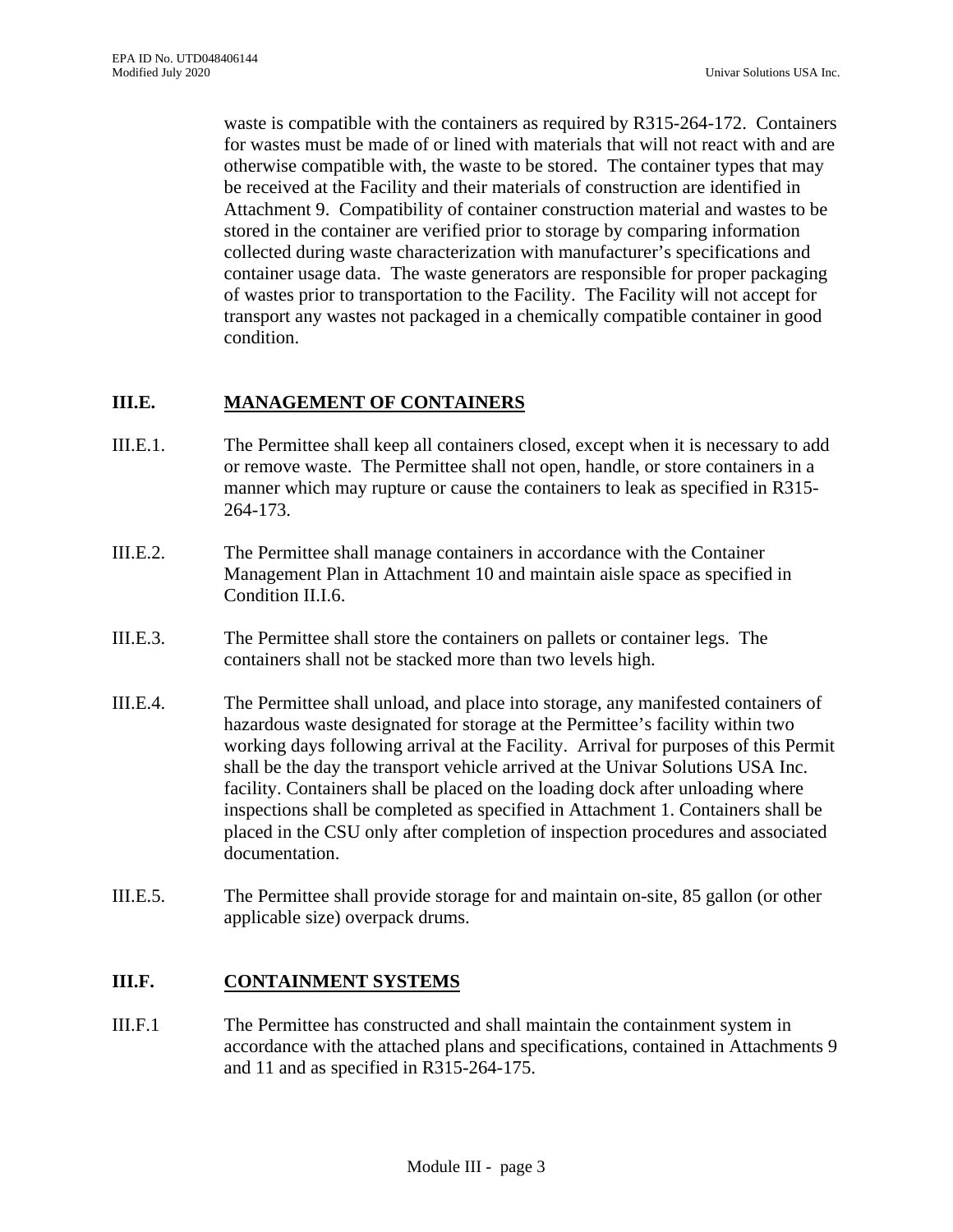- III.F.2. The Permittee shall maintain an impervious coating on the floor of the CSU.
- III.F.3. At maximum capacity, the Permittee may store the following volumes of material in the four storage areas within the CSU:
- III.F.3.a. Storage Area 1 1,760 gallons (equivalent to 32, 55-gallon containers);
- III.F.3.b. Storage Area 2 -- 12,320 gallons (equivalent to 224, 55-gallon containers); and
- III.F.3.c. Storage Area 3 9,240 gallons (equivalent to 168, 55-gallon containers).
- III.F.3.d. Storage Area  $4 9,240$  gallons (equivalent to 168, 55-gallon containers).

#### **III.G. SPECIAL REQUIREMENTS FOR IGNITABLE WASTE**

- III.G.1. The Permittee shall not locate containers holding ignitable or reactive waste within 15 meters (50 feet) of the Facility boundary in accordance with R315-264- 176.
- III.G.2. The Permittee shall take precautions to prevent accidental ignition of ignitable waste and follow the procedures specified in Attachment 10 and in accordance with R315-264-17(a).
- III.G.3. The Permittee shall not allow open flames or smoking within 50 feet of the container storage areas.
- III.G.4. No reactive waste (D003) shall be stored in the CSU.

#### **III.H. SPECIAL REQUIREMENTS FOR INCOMPATIBLE WASTE**

- III.H.1. The Permittee shall not place incompatible wastes, or incompatible wastes and materials in the same container in accordance with R315-264-177(a).
- III.H.2. The Permittee shall not place hazardous waste or materials in an unwashed container that previously held an incompatible waste or material in accordance with R315-264-177(b).
- III.H.3. The Permittee shall ensure a container holding a hazardous waste that is incompatible with any waste or other materials stored nearby in other containers is separated from the other materials, as required by  $R315-264-177(c)$ . Facility employees shall be trained in waste segregation when placing wastes within a specific storage area.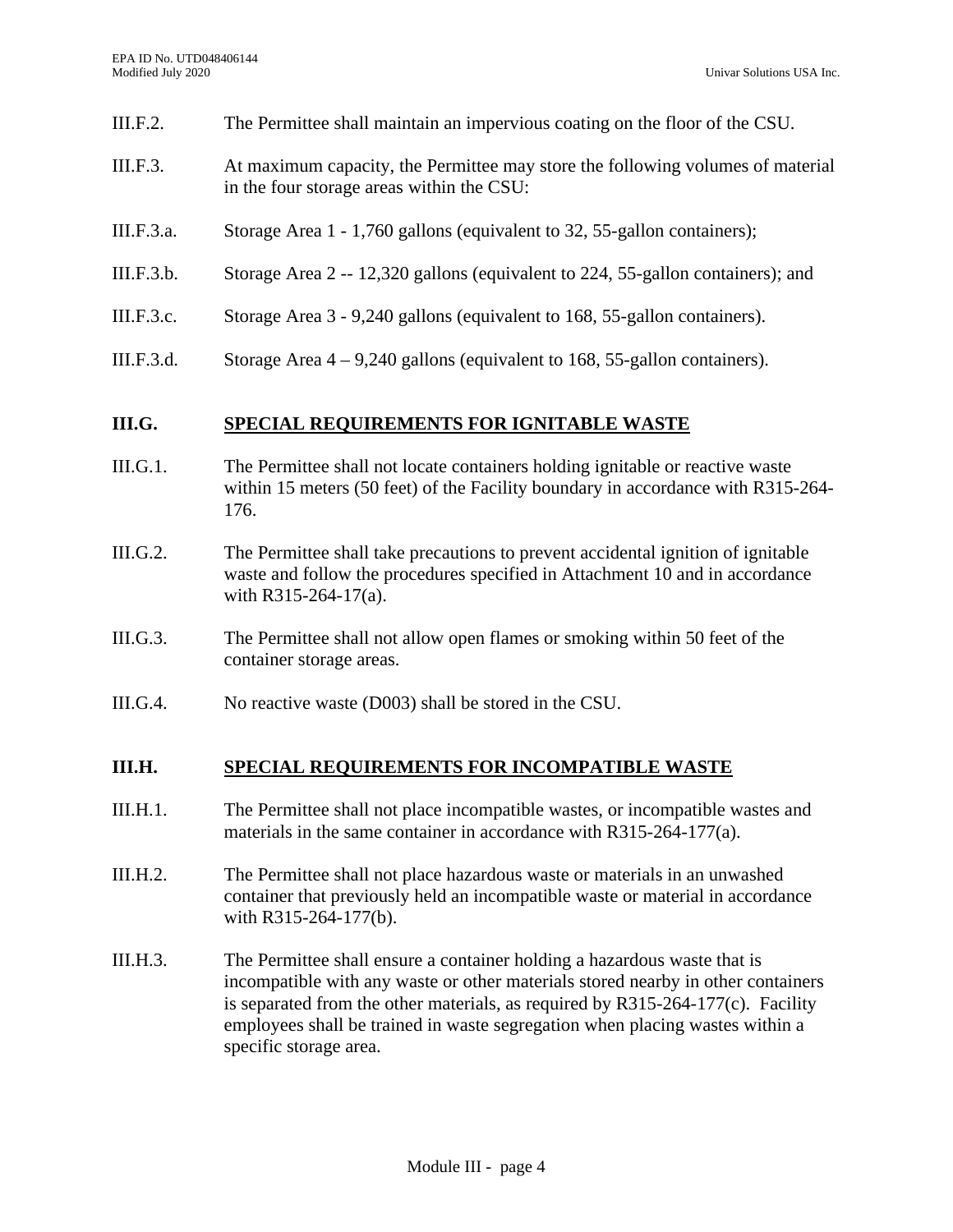# **III.I. IDENTIFICATION OF LOCATION OF CONTAINERS IN THE OPERATING RECORD**

III.I.1. The Permittee shall record the location of each container in the CSU. The location records shall be accurate and up to date and maintained in the operating records at the Facility. The Permittee shall use the container management system for tracking containers and their locations, which is presented in Attachment 10.

# **III.J. INSPECTION SCHEDULES AND PROCEDURES**

- III.J.1. The Permittee shall inspect loading and unloading areas, and container storage cells, for leaks, spills, and releases each day that containers are moved within these areas.
- III.J.2. The Permittee shall conduct inspections of the storage areas identified in Condition III.A of this Permit in accordance with the schedule and the inspection log in Attachment 3.
- III.J.3. The Permittee shall remedy any deterioration or malfunction discovered during the inspections, described in Condition III.J., in a timely manner and as specified in Attachments 3 and 10 and Conditions II.F.1.a. and II.F.1.b.
- III.J.4. The CSU shall be inspected weekly for the presence of free liquids, in accordance with Attachment 3. Container integrity shall be inspected immediately whenever free liquids are discovered. If liquids are discovered, the Permittee shall document the location, source and estimated quantity of free liquids in the inspection log. Any liquids discovered shall be removed immediately upon discovery. The collected standing water or free liquid shall be managed as hazardous waste unless determined not to be hazardous waste. The Permittee shall document any event associated with leaking or deterioration of containers, and cracking or deterioration of the secondary containment or floor, on the inspection log.
- III.J.5. The Permittee shall inspect weekly the integrity of the secondary containment and floor of the CSU for cracking, uneven settlement, and deteriorations, and shall inspect the concrete storage pad surface coatings for erosion, chipping, and scratching. If deteriorations are discovered in container management areas, the Permittee shall document the location, nature and extent of the deteriorations in the inspection log and repair these areas within 72 hours of discovery.
- III.J.6. For purposes of capacity as outlined in III.F.4, all containers located on the CSU shall be considered full to their respective capacities with hazardous waste.

# **III.K. RECORD KEEPING**